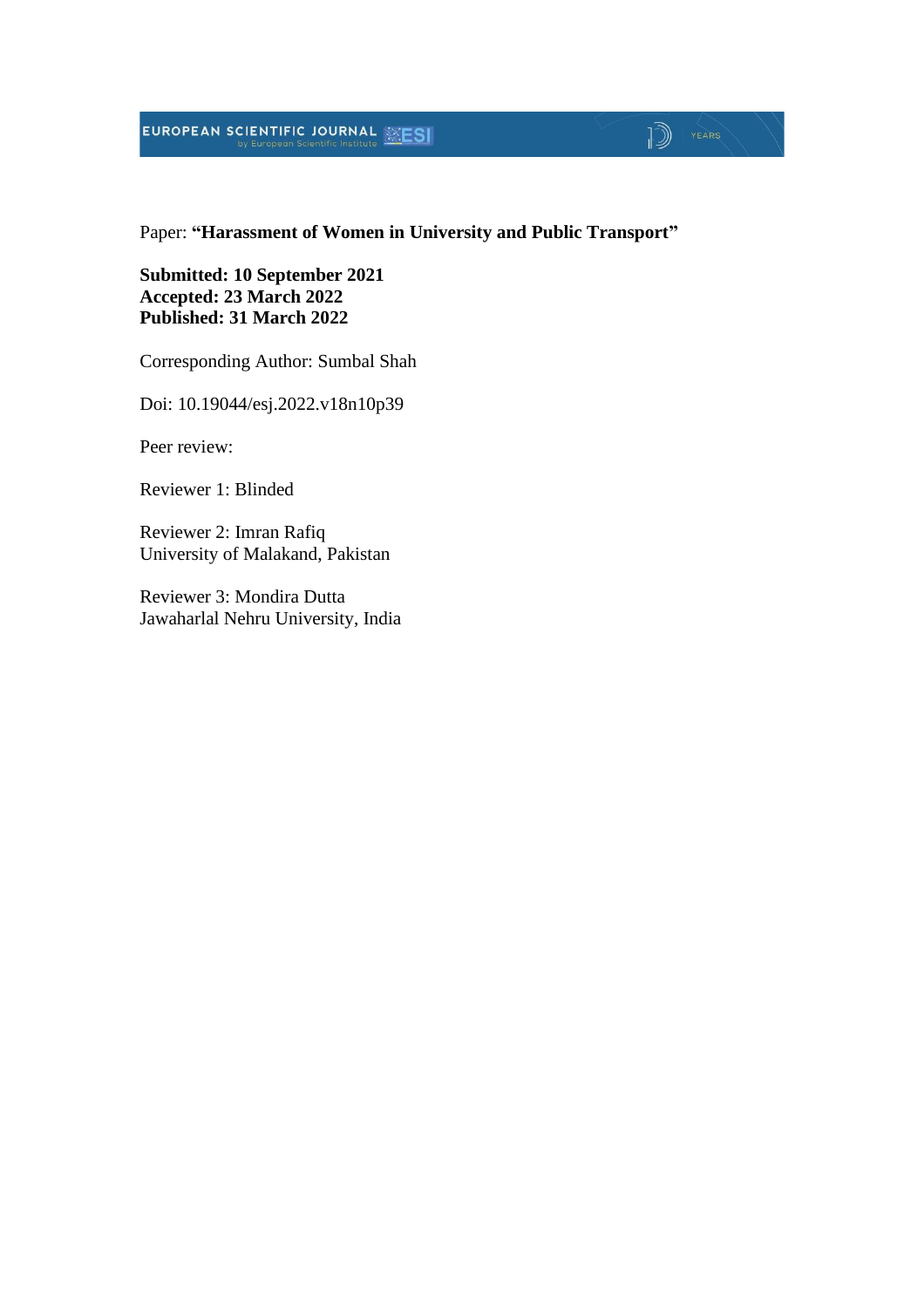# **ESJ** *Manuscript Evaluation Form 2021*

This form is designed to summarize the manuscript peer review that you have completed and to ensure that you have considered all appropriate criteria in your review. Your review should provide a clear statement, to the authors and editors, of the modifications necessary before the paper can be published or the specific reasons for rejection.

Please respond within the appointed time so that we can give the authors timely responses and feedback.

NOTE: ESJ promotes peer review procedure based on scientific validity and technical quality of the paper (not perceived the impact). You are also not required to do proofreading of the paper. It could be recommended as part of the revision.

*ESJ editorial office would like to express its special gratitude for your time and efforts. Our editorial team is a substantial reason that stands ESJ out from the crowd!*

| Reviewer Name: Mondira Dutta                                                                                   |                                                                                                                          |  |
|----------------------------------------------------------------------------------------------------------------|--------------------------------------------------------------------------------------------------------------------------|--|
| University/Country: Jawaharlal Nehru University, INDIA                                                         |                                                                                                                          |  |
| Date Manuscript Received: 13 Sept<br>2021                                                                      | Date Review Report Submitted: 18 Sept<br>2021                                                                            |  |
| Manuscript Title: Harassment of Female Students and Employees in University<br>and Public Transport            |                                                                                                                          |  |
| <b>ESJ Manuscript Number:</b><br>0975/21                                                                       |                                                                                                                          |  |
| You agree your name is revealed to the author of the paper:                                                    | Yes/No<br>YES                                                                                                            |  |
| Yes<br>paper: Yes/No<br>approve, this review report is available in the "review<br>You<br>paper: Yes/No<br>Yes | You approve, your name as a reviewer of this paper, is available in the "review history" of the<br>history"<br>0f<br>the |  |

### **Evaluation Criteria:**

**Please give each evaluation item a numeric rating on a 5-point scale, along with a thorough explanation for each point rating.**

| <i>Questions</i>                                                            | <b>Rating Result</b><br>$[Poor]$ 1-5 $[Excellent]$ |
|-----------------------------------------------------------------------------|----------------------------------------------------|
| 1. The title is clear, and it is adequate to the content of<br>the article. | Δ                                                  |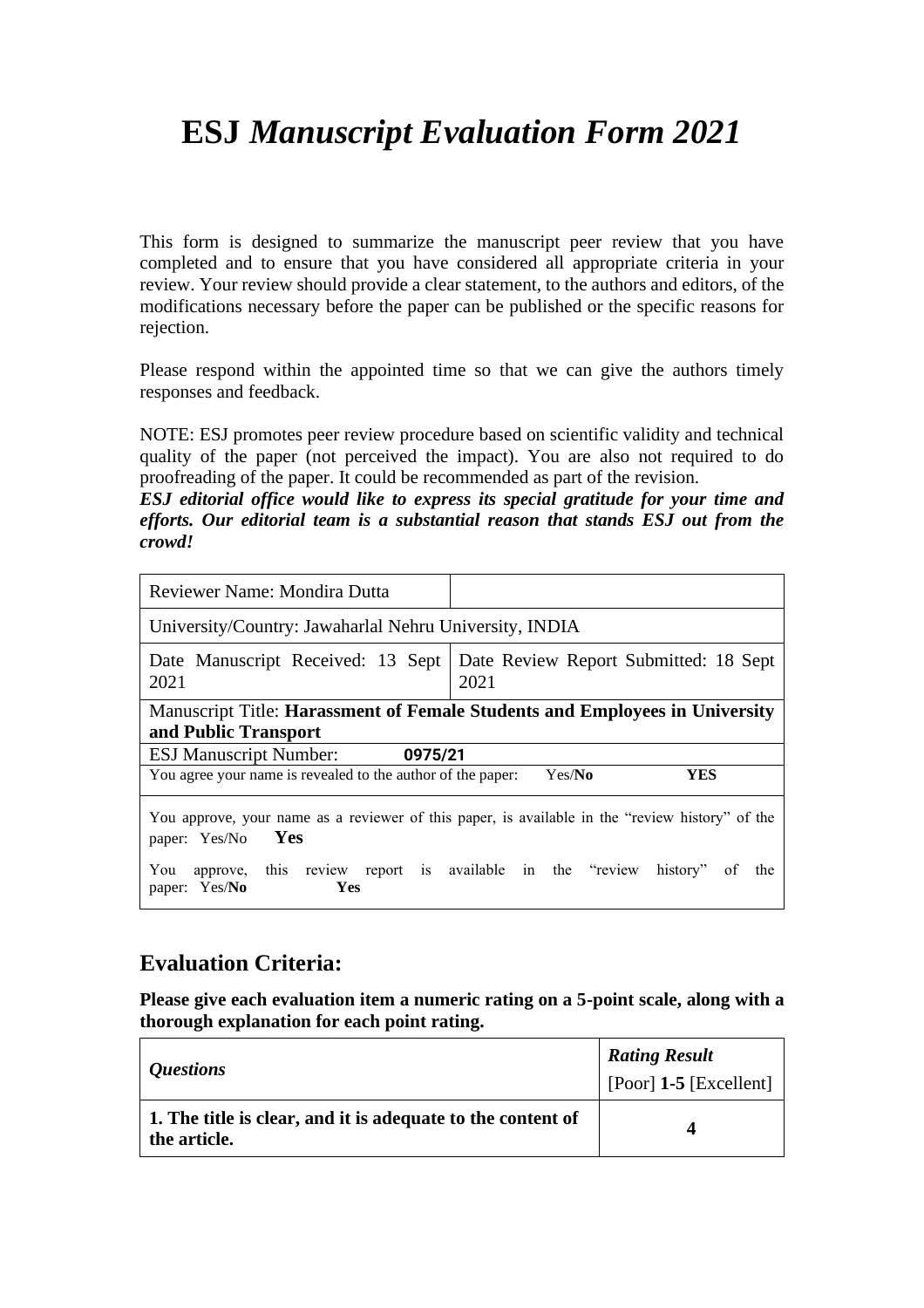| The abstract although clear but the title may be reconsidered as <b>"Harassment of</b><br><b>Women in Public and University Transport</b> ". The details can always be explained<br>in the abstract rather than elongating the title.                                                                                                                                                                                                                                                    |   |  |
|------------------------------------------------------------------------------------------------------------------------------------------------------------------------------------------------------------------------------------------------------------------------------------------------------------------------------------------------------------------------------------------------------------------------------------------------------------------------------------------|---|--|
| 2. The abstract clearly presents objects, methods and<br>results.                                                                                                                                                                                                                                                                                                                                                                                                                        | 3 |  |
| The abstract will be better if the repetition of the words "The researcher" is<br>avoided. Instead address it as 'The Study'. Language needs to be more<br>professional. Better keywords could be selected.                                                                                                                                                                                                                                                                              |   |  |
| 3. There are few grammatical errors and spelling<br>mistakes in this article.                                                                                                                                                                                                                                                                                                                                                                                                            | 4 |  |
| The paper does need a re-reading. Language is rather amateur. Some revision of<br>the paper will fix the issue                                                                                                                                                                                                                                                                                                                                                                           |   |  |
| 4. The study methods are explained clearly.                                                                                                                                                                                                                                                                                                                                                                                                                                              | 4 |  |
| Under the subhead 'Results', there is no need to mention that the respondents filled<br>their age and gender. It is understood that it's a study to understand the female<br>harassment. The line "Among all of these reported their age and gender as well as<br>their qualification" may be deleted.                                                                                                                                                                                   |   |  |
| 5. The results are clear and do not contain errors.                                                                                                                                                                                                                                                                                                                                                                                                                                      | 2 |  |
| The results would be clearer if depicted through small tables and a few graphs for<br>the same such as, age and occupation types of Respondents, Urban /Rural, purpose<br>of travelling and other such parameters. Most of the recommendations are<br>basically findings which can be amalgamated under the results. Based on the<br>findings two or three clear recommendations may be submitted under bullet points.<br>The last subhead (Limitations) may be added under methodology. |   |  |
| 6. The conclusions or summary are accurate and<br>supported by the content.                                                                                                                                                                                                                                                                                                                                                                                                              | 3 |  |
| A para may be added as concluding remarks before recommendations, regarding<br>the difficulties faced by the women commuters in Mardan, of Khyber Pakhtunkhwa<br>Province, Pakistan. A line or two may be added on the given security conditions in<br>the region with women being allowed to move freely.                                                                                                                                                                               |   |  |
| 7. The references are comprehensive and appropriate.                                                                                                                                                                                                                                                                                                                                                                                                                                     | 4 |  |
| Remove the serial numbers of references.<br>Only state the reference of those which have been quoted in the text. Not those<br>which have not been.<br>Most of the literature do not talk about Pakistan based women commuters. Some<br>studies may be included that are at least Pakistan (Area Specific) if not on Khyber<br>Pakhtunkhwa Province,                                                                                                                                     |   |  |

**Overall Recommendation** (mark an X with your recommendation):

| Accepted, no revision needed    |  |
|---------------------------------|--|
| Accepted, minor revision needed |  |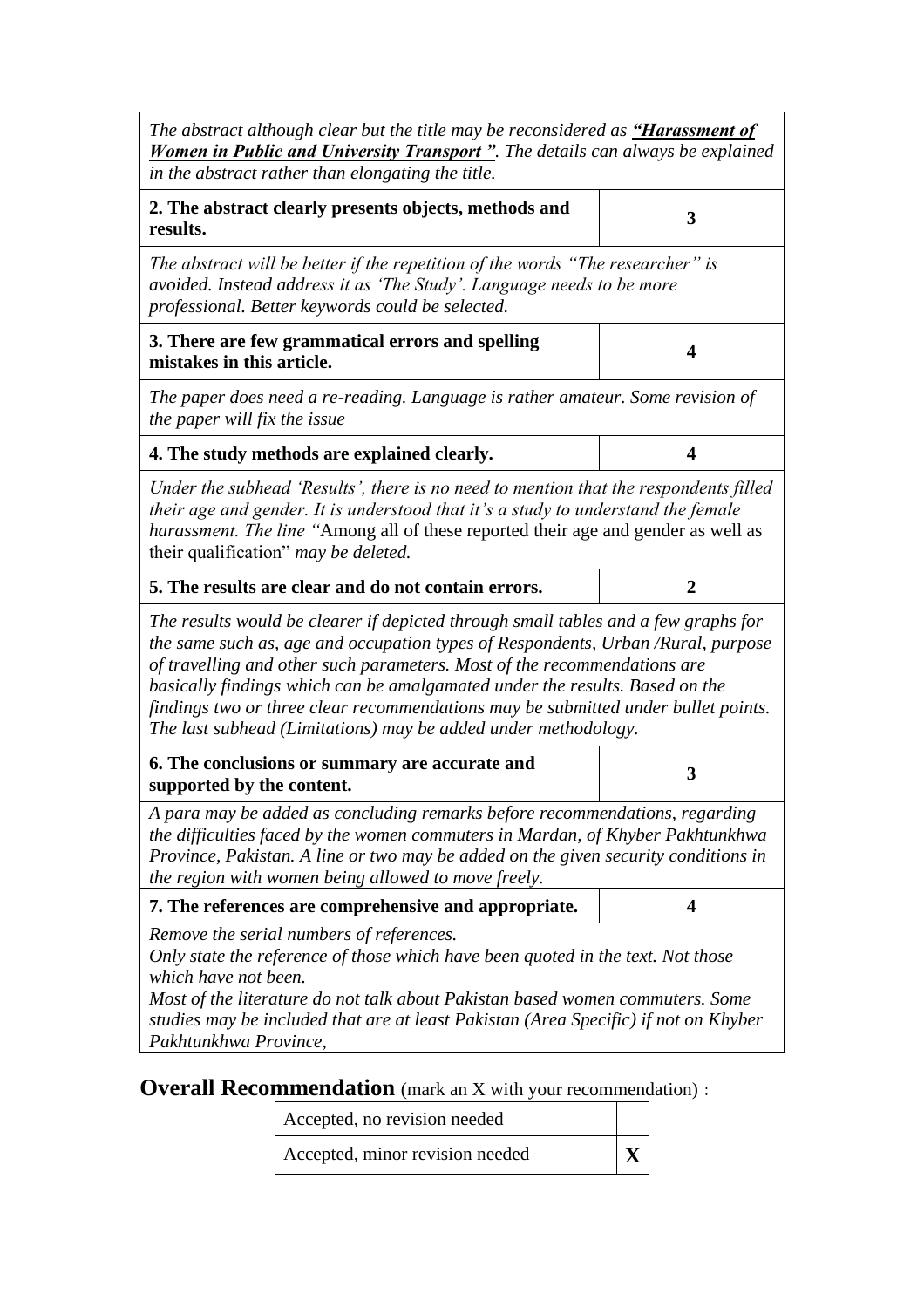| Return for major revision and resubmission |  |
|--------------------------------------------|--|
| Reject                                     |  |

### **Comments and Suggestions to the Author(s):**

Please get this edited before submission

# **Comments and Suggestions to the Editors Only:**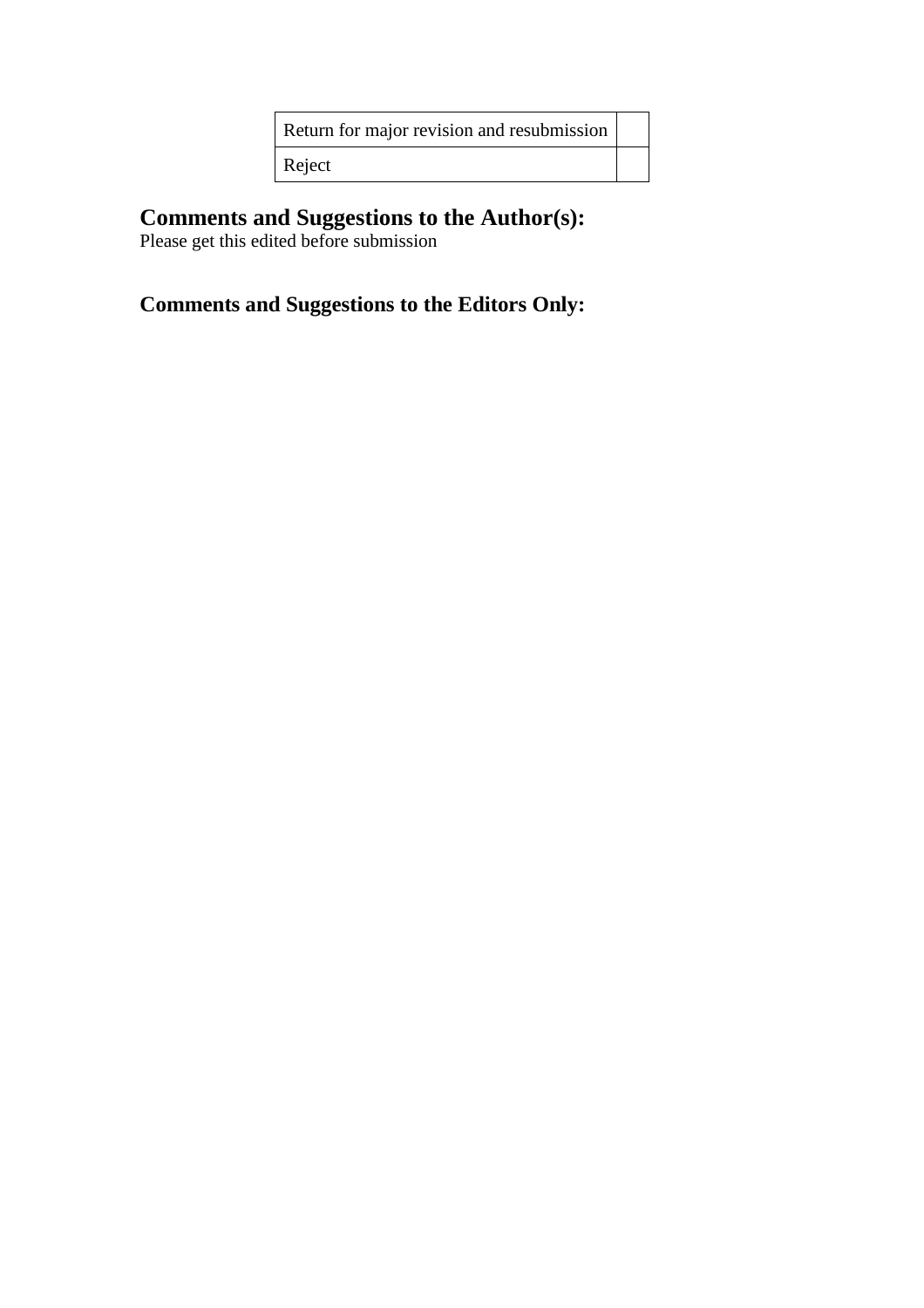# **ESJ** *Manuscript Evaluation Form 2021*

This form is designed to summarize the manuscript peer review that you have completed and to ensure that you have considered all appropriate criteria in your review. Your review should provide a clear statement, to the authors and editors, of the modifications necessary before the paper can be published or the specific reasons for rejection.

Please respond within the appointed time so that we can give the authors timely responses and feedback.

NOTE: ESJ promotes peer review procedure based on scientific validity and technical quality of the paper (not perceived the impact). You are also not required to do proofreading of the paper. It could be recommended as part of the revision.

*ESJ editorial office would like to express its special gratitude for your time and efforts. Our editorial team is a substantial reason that stands ESJ out from the crowd!*

| Reviewer Name: Dr. Imran Rafiq                                                                                |                                                    |  |
|---------------------------------------------------------------------------------------------------------------|----------------------------------------------------|--|
| University/Country: university of Malakand, Pakistan                                                          |                                                    |  |
| Date Manuscript Received: 2/11/2021                                                                           | Date Review Report Submitted: 3/11/2021            |  |
| Manuscript<br><b>EMPLOYEES IN UNIVERSITY AND PUBLIC TRANSPORT</b>                                             | Title: HARASSMENT OF FEMALE STUDENTS<br><b>AND</b> |  |
| <b>ESJ Manuscript Number: 1</b>                                                                               |                                                    |  |
| You agree your name is revealed to the author of the paper:<br>Yes                                            |                                                    |  |
| You approve, your name as a reviewer of this paper, is available in the "review history" of the<br>paper: Yes |                                                    |  |
| You approve, this review report is available in the "review history" of the paper: Yes                        |                                                    |  |

### **Evaluation Criteria:**

**Please give each evaluation item a numeric rating on a 5-point scale, along with a thorough explanation for each point rating.**

| <i>Questions</i>                                                           | <b>Rating Result</b><br>$[$ [Poor] 1-5 [Excellent] |
|----------------------------------------------------------------------------|----------------------------------------------------|
| 1. The title is clear and it is adequate to the content of<br>the article. |                                                    |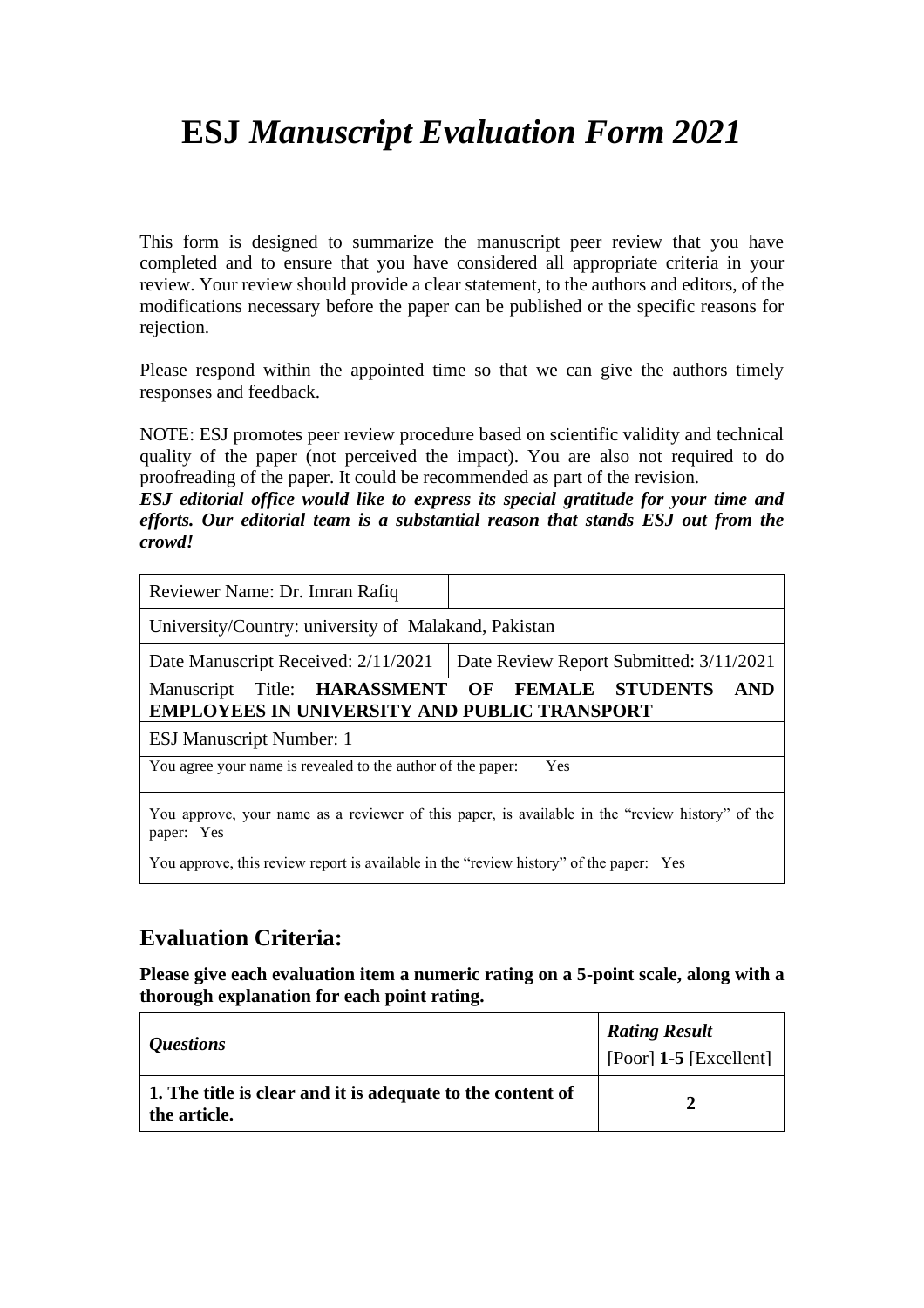| The title of the paper is not seems like an article's title but rather an easy on<br>harassment.it need to be revised, the title is in capital font it need to be first letter<br>capital of every word having more than 4 letters.                                                                                                                                                                                                                                                                                                                                  |                |  |
|----------------------------------------------------------------------------------------------------------------------------------------------------------------------------------------------------------------------------------------------------------------------------------------------------------------------------------------------------------------------------------------------------------------------------------------------------------------------------------------------------------------------------------------------------------------------|----------------|--|
| 2. The abstract clearly presents objects, methods and<br>results.                                                                                                                                                                                                                                                                                                                                                                                                                                                                                                    | $\overline{2}$ |  |
| The key elements of the abstract are missing like the results, model significance<br>population size, data analysis software, techniques are not given. The overall<br>abstract seem like written in hurry without professional help. For BS level student<br>its good effort but to be considered in international journal it need to be up to that<br>standards.                                                                                                                                                                                                   |                |  |
| 3. There are few grammatical errors and spelling<br>mistakes in this article.                                                                                                                                                                                                                                                                                                                                                                                                                                                                                        | 3              |  |
| There are certain sentences that have grammatical and technical writing issue. It<br>needs to be checked by English language expert.                                                                                                                                                                                                                                                                                                                                                                                                                                 |                |  |
| 4. The study methods are explained clearly.                                                                                                                                                                                                                                                                                                                                                                                                                                                                                                                          | $\overline{2}$ |  |
| The technique for data analysis are missing completely there are no table, charts,<br>graphs, results, theoretical frame work, variables identification, sample size, is also<br>not justified, the city of mardan have approx. 358000 population size in 2017 only<br>50 people cannot justify the results.                                                                                                                                                                                                                                                         |                |  |
| 5. The results are clear and do not contain errors.<br>$\overline{2}$                                                                                                                                                                                                                                                                                                                                                                                                                                                                                                |                |  |
| The results shows descriptions of the results not proven by any mean, no analysis<br>are reported and the results are given, so it is hard to justify whatever results are<br>mentioned is true and error free. as there are no evidence to prove how that was<br>achieved, model significance, reliability statistics, validity of the instruments, data<br>collection techniques which are employed for this work cannot be justified as the<br>population is not known, the convenience sampling should be the right choice in<br>this regards not simple random. |                |  |
| 6. The conclusions or summary are accurate and<br>supported by the content.                                                                                                                                                                                                                                                                                                                                                                                                                                                                                          | 2              |  |
| I cannot agree with the summary, conclusion that could be accurate as there are so<br>many issues with this paper.                                                                                                                                                                                                                                                                                                                                                                                                                                                   |                |  |
| 7. The references are comprehensive and appropriate.                                                                                                                                                                                                                                                                                                                                                                                                                                                                                                                 |                |  |
| Reference shall be according to the journal reference requirements. Normally APA<br>6 styles but do confirm with journals obligations.                                                                                                                                                                                                                                                                                                                                                                                                                               |                |  |

**Overall Recommendation** (mark an X with your recommendation):

## **Comments and Suggestions to the Author(s):**

Dear research first of all I would like to encourage you for the effort you make to write a research work, it is understandable that you are just a BS level student so I encourage you for that. There are so many things that need to be learn, scientific research are more